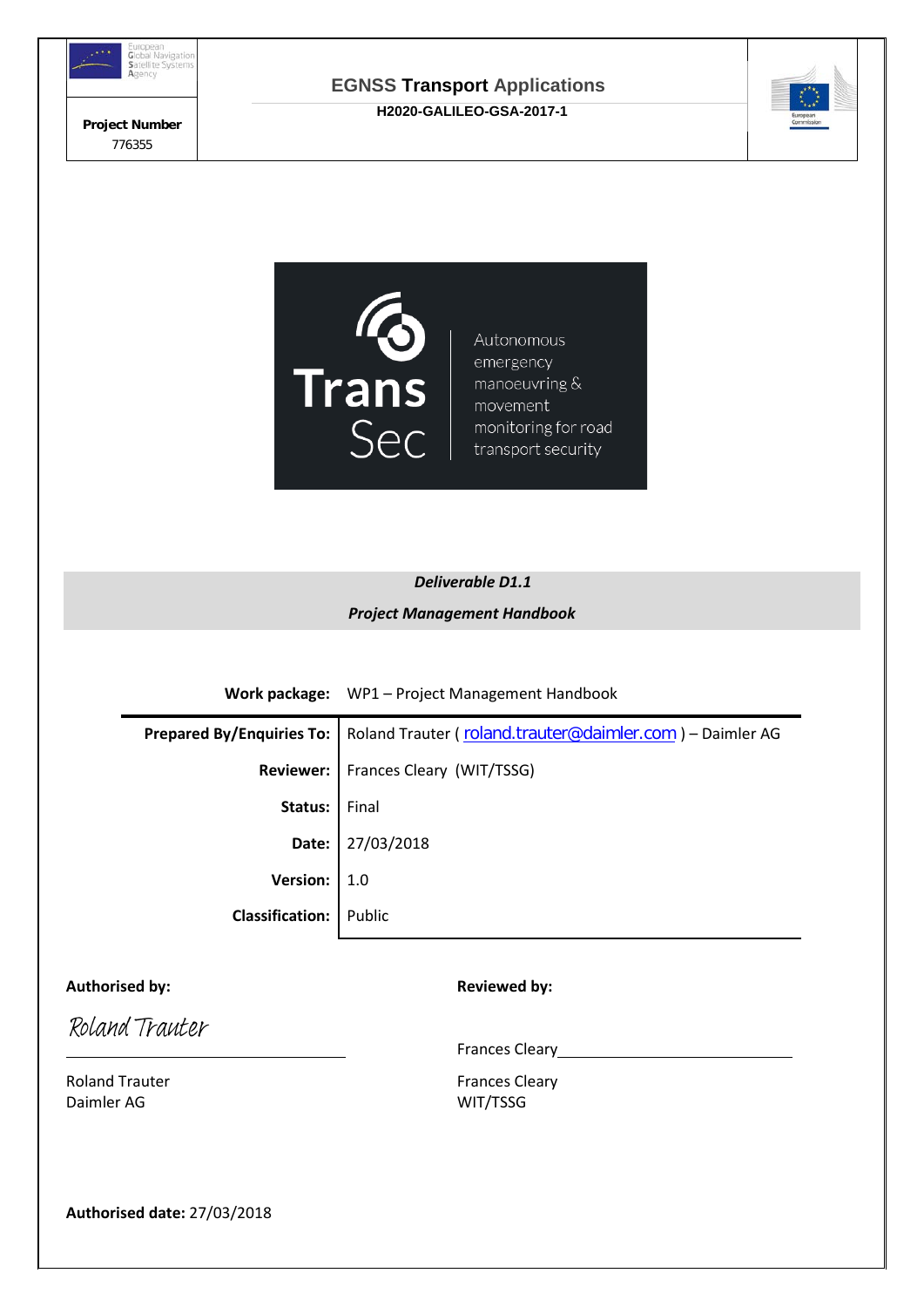# **TransSec Project Profile**

**Grant Agreement number: 776355**

ù.

| Acronym: | TransSec.                                                                               |
|----------|-----------------------------------------------------------------------------------------|
| Title:   | Autonomous emergency manoeuvring and movement monitoring for road<br>transport security |
| URL:     | www.transsec.eu                                                                         |
|          | <b>Start Date: 01/02/2018</b>                                                           |
|          | <b>Duration:</b> 36 months                                                              |

## **Partners**

| <b>Partner</b>                                                                      | <b>Country</b> |
|-------------------------------------------------------------------------------------|----------------|
| Daimler AG                                                                          | <b>GERMANY</b> |
| TeleConsult Austria GmbH                                                            | <b>AUSTRIA</b> |
| FUNDACION CENTRO DE TECNOLOGIAS DE INTERACCION<br>VISUAL Y COMUNICACIONES VICOMTECH | <b>SPAIN</b>   |
| WATERFORD INSTITUTE OF TECHNOLOGY                                                   | <b>IRFLAND</b> |
| UNIVERSITAET STUTTGART                                                              | GFRMANY        |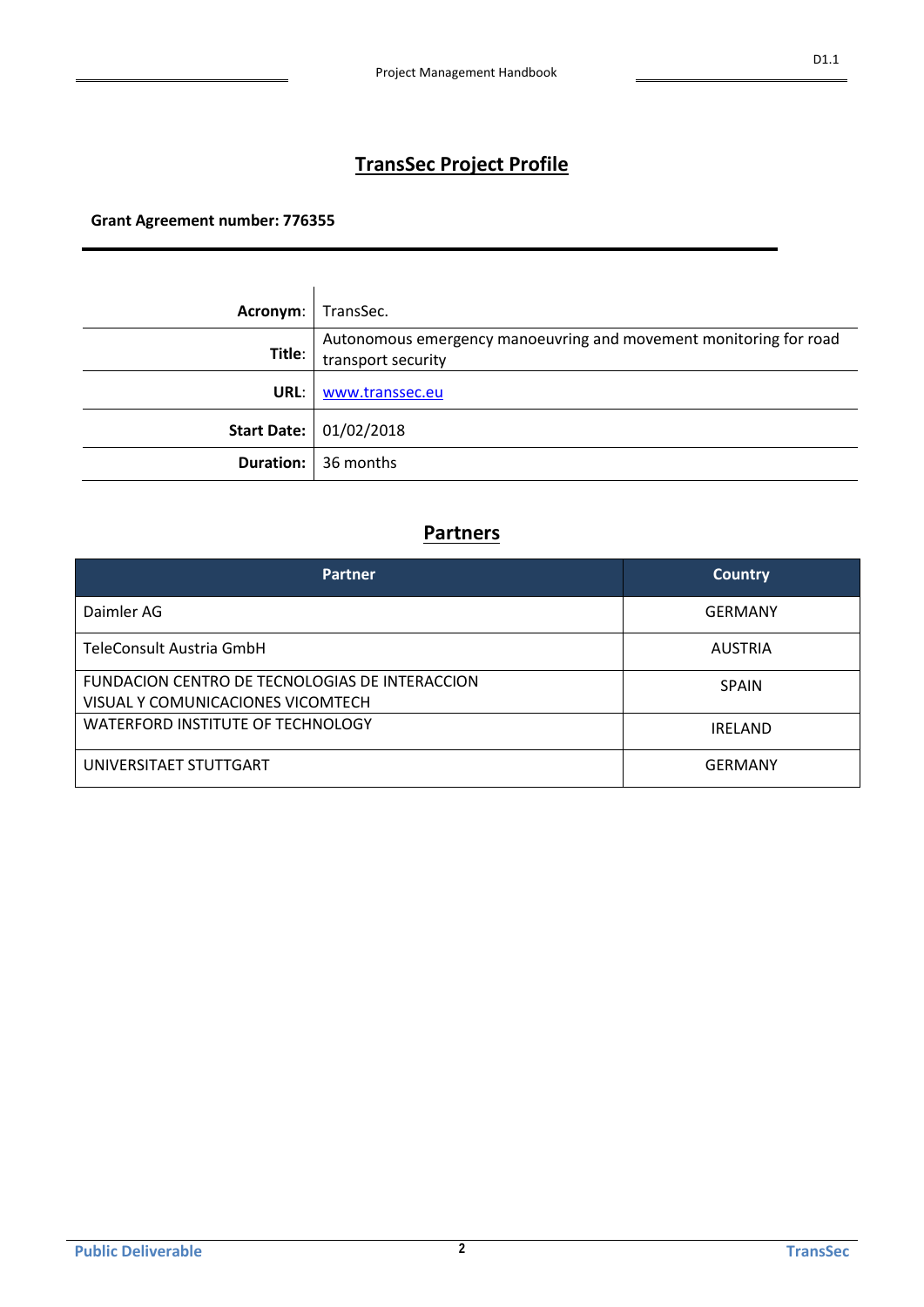

D1.1

## **Document Control**

This deliverable is the responsibility of the Work Package Leader. It is subject to internal review and formal authorisation procedures in line with ISO 9001 international quality standard procedures.

| <b>Version</b> | <b>Date</b> | Author(s)                                                                   | <b>Change Details</b>                  |
|----------------|-------------|-----------------------------------------------------------------------------|----------------------------------------|
| 0.1            | 01/03/2018  | <b>Roland Trauter</b>                                                       | Handbook Structure                     |
| 0.2            | 16/03/2018  | Oihana Otaegui, Esther Novo<br>Contributions to sections 7,8,9, Conclusions |                                        |
| 0.3            | 20/03/2018  | Martin<br>Jürgen<br>Metzner,<br>Seybold                                     | Feedback / Corrections to v01 included |
| 0.4            | 22/03/2018  | <b>Roland Trauter</b>                                                       | Structure and Content modified         |
| 0.5            | 23/03/2018  | <b>Frances Cleary</b>                                                       | <b>Final Reviewer</b>                  |
| 1.0            | 27/03/2018  | <b>Roland Trauter</b>                                                       | Approved version release.              |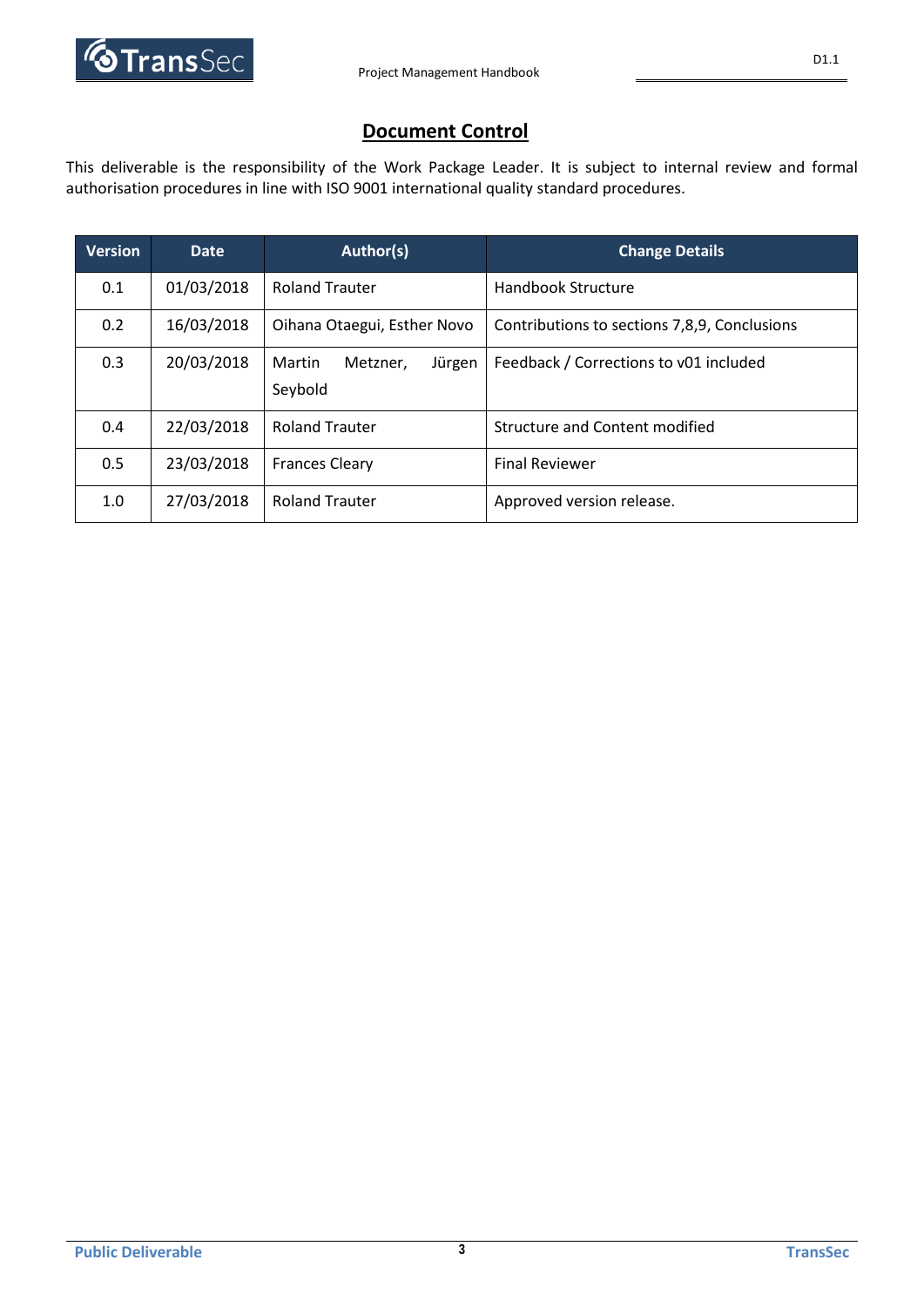

## **Executive Summary**

The Project Management Handbook defines the management structure and procedures needed to organize the overall project work of the TransSec consortium efficiently in accordance with the regulations of the Grant Agreement and the Consortium Agreement.

**The purpose of having a good project management structure and methodology in place in the TransSec project, is to ensure the successful achievement of the project objectives, outputs and impacts.**

The Grant Agreement, Annex 1 Description of the Action includes:

1. The Project Summary with the project objectives

Furthermore, the Grant Agreement, Annex 1 Description of the Action, describes the complete project work to be done with Workplan Tables:

- 2. List of Work Packages
- 3. List of Deliverables
- 4. Work Package Descriptions for WP 1 9 with tasks and deliverables
- 5. List of milestones
- 6. Critical implementation risks and mitigation actions
- 7. Project effort in person-month per work package and partner
- 8. List of project reviews

To ensure that the TransSec defined work plan will be completed in time and with high quality outputs, Work Package 1 '*Project Management'* has been defined with relevant tasks and deliverables to support, track and monitor the effective delivery of the projects outcomes and milestones.

This Project Management Handbook describes the management structure, roles, responsibilities and procedures at a more in-depth detailed level, that will be utilised and act as a guideline to successfully manage the implementation and completion of the TransSec project work.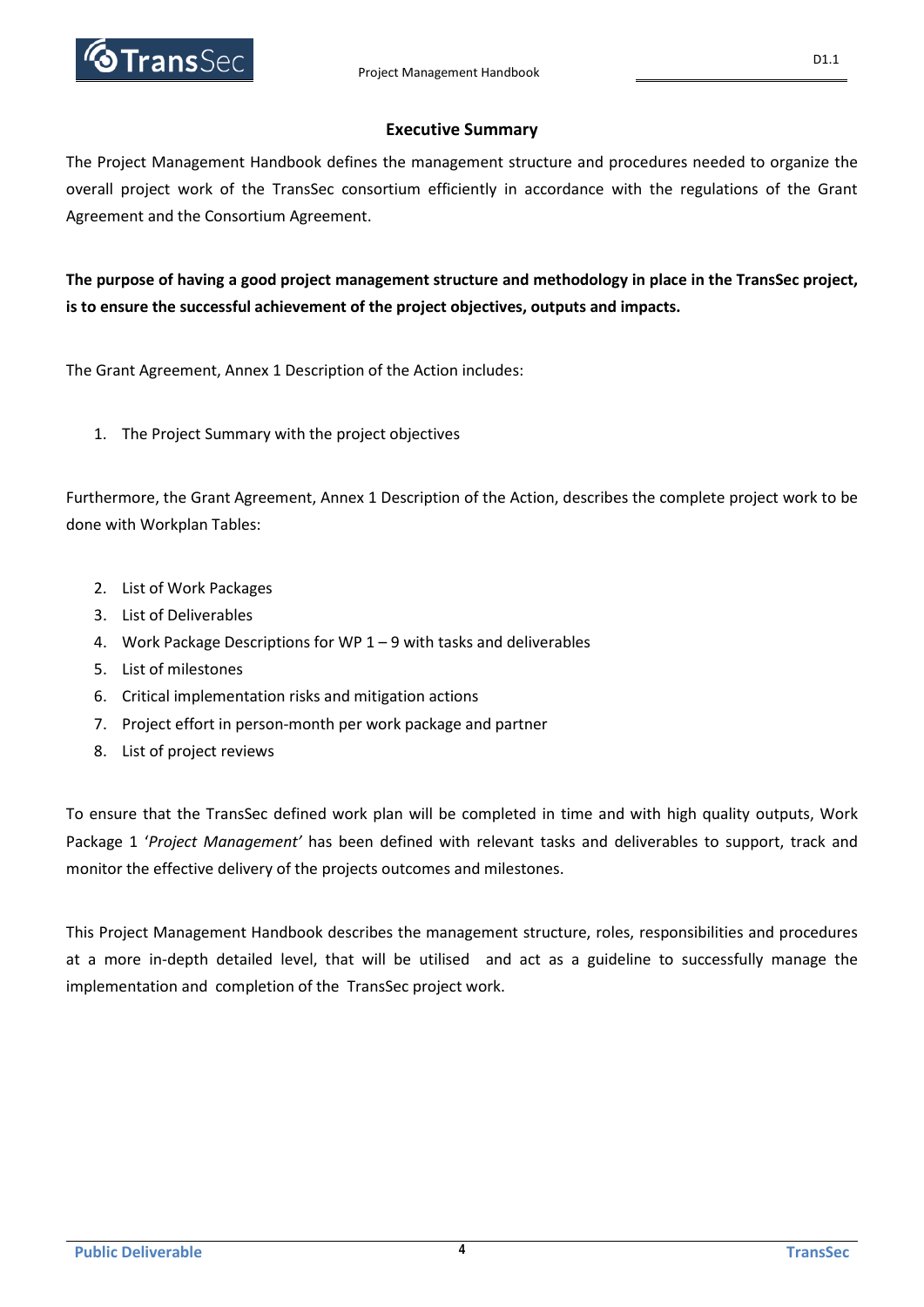

## **Table of Contents**

| $\mathbf{1}$            |  |
|-------------------------|--|
| $\overline{2}$          |  |
| $\overline{\mathbf{3}}$ |  |
| 4                       |  |
| 5                       |  |
| 6                       |  |
| $\overline{7}$          |  |
| 8                       |  |
| 9                       |  |
| 10                      |  |
| 11                      |  |
| 12                      |  |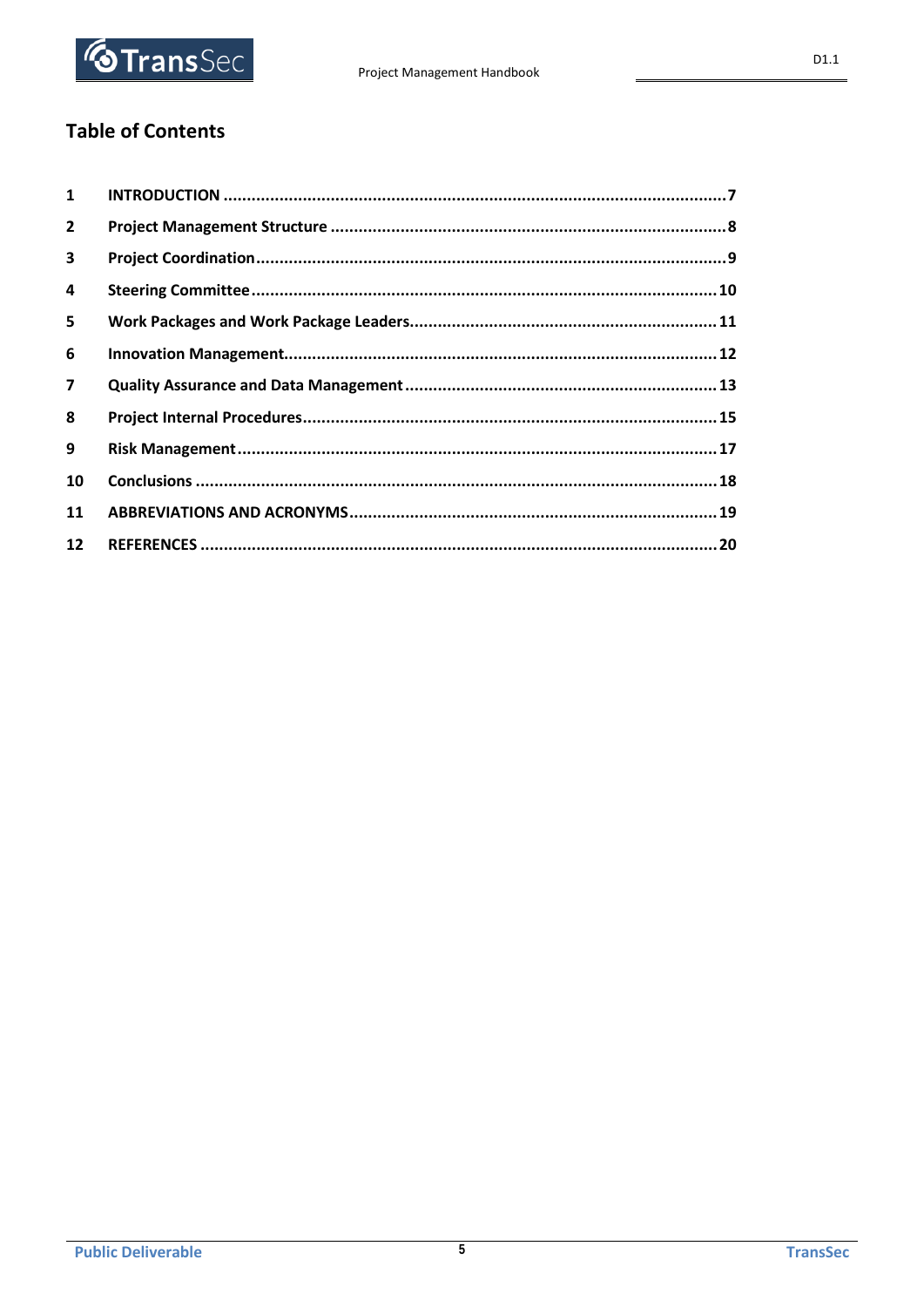

# **Table of Figures**

|--|--|

# **Table of Tables**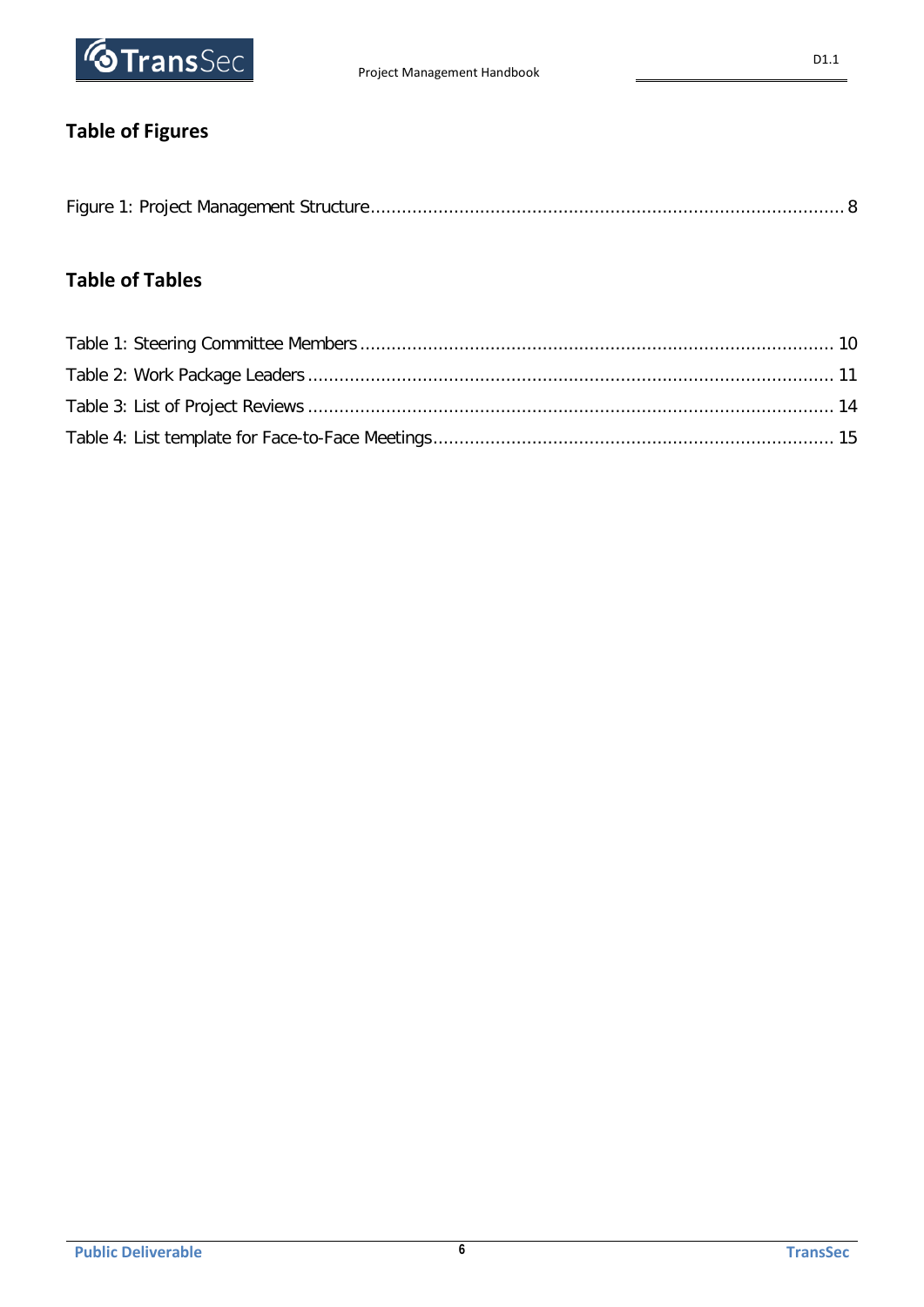

# **1 INTRODUCTION**

The success of TransSec relies to a great extent on the ability of the consortium to implement an efficient management structure and adequate procedures capable of addressing the challenges normally encountered in collaborative initiatives. This section provides a description of the management framework which the consortium has set up, to link together all the project components and maintain smooth communication channels amongst the consortium partners.

The structures, roles, responsibilities and mutual obligations of the partners are based on the regulations of the Grant Agreement and further regulations specified in the Consortium Agreement between consortium partners.

## **Work Package 1 Project Management**: **WP Lead: Roland Trauter**

## **Task 1.1 General management of the project Lead: Roland Trauter**

This task involves general project leadership and coordination at the scientific and technical levels. It will ensure cohesion against the ultimate events arising during the project and entail a tight working atmosphere with the WP leaders to refine and refocus any activity if necessary. Frequent communication will take place, including meetings scheduled every quarter and/or phone conferences. This task will also include the legal and financial management of the project as well as the administrative management of the project.

## **Task 1.2 Technical coordination Lead: Axel Koppert**

This task will cover the whole technical coordination and certify that the project is carried out as planned. The following subtasks will be included:

- Undertake corrective actions if needed in order to meet the plan.Identify and manage technical risks.
- Pre-check results, taking the initial requirements and objectives into consideration, and make sure that they are internally distributed.

## **Task 1.3 Innovation Management Lead: Esther Novo**

This task will efficiently monitor market needs and technical evolutions throughout the project's lifetime. It will also make sure that the project work plan is adjusted as needed in order to seek that the final results of the project are implemented in such a way that they best meet the needs of the market with the technologies available at the time. The Innovation Manager will report to the Steering Committee. The Innovation Manager, using the CEN/TS 16555 Standards Family as a reference, will:

- Work with partners and stakeholders to keep track of end-user needs and of the state of the art of products and services available in the market (competition).
- Work with partners to make sure that the planned work is adjusted as needed to adapt to the all the time moving target.

## **Task 1.4 Quality assurance and Data Management Lead: Li Zhang**

This task will guarantee that the scientific and technical results of the project have been produced based on high quality standards. Thus, this task will be responsible to overall monitor the work produced during the project's lifespan in terms of deliverable quality, timely execution of project task how research data will be handled during the research project and after the project is completed.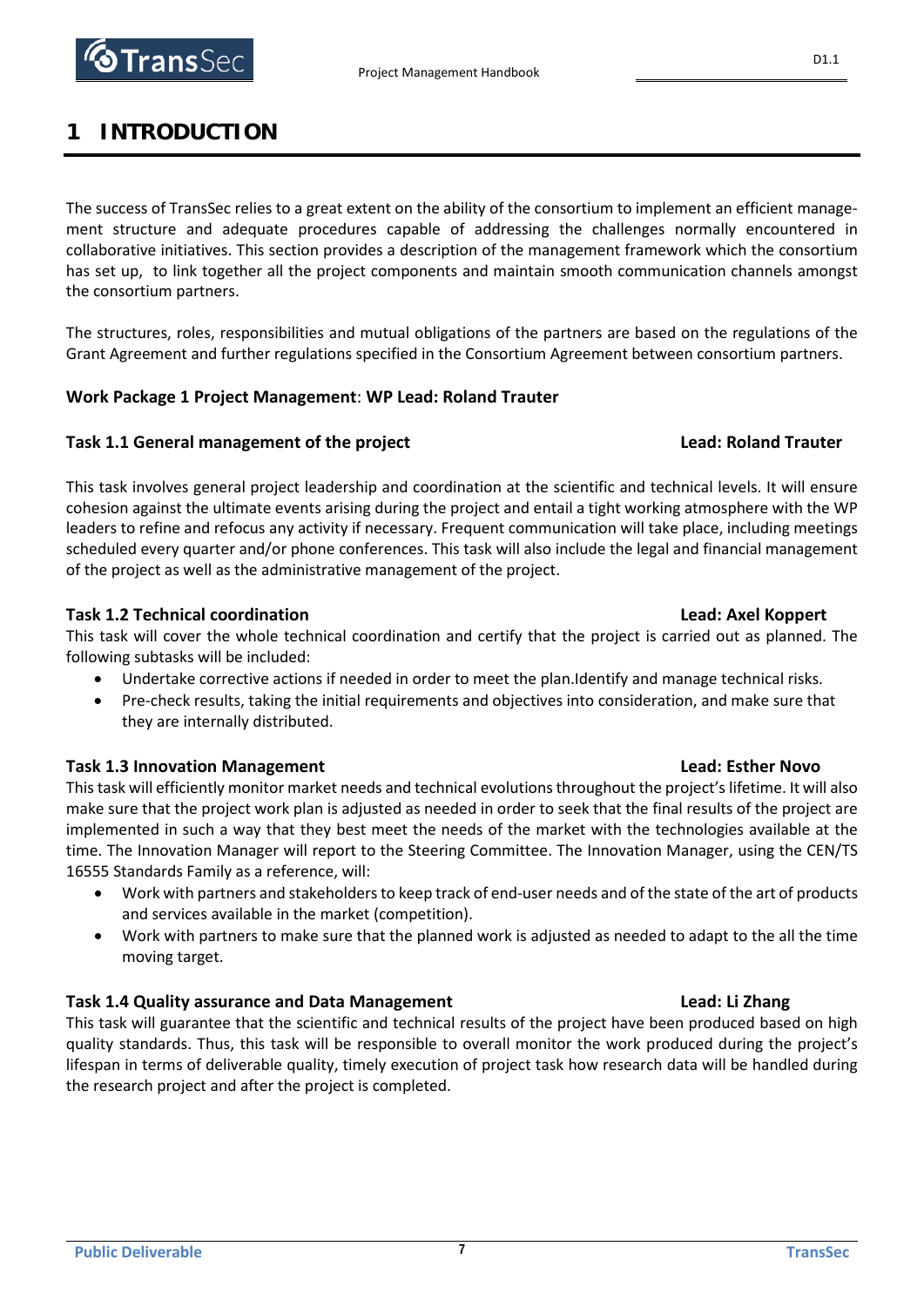

# **2 Project Management Structure**

A management structure has been defined to ensure control of the project activities. Partner responsibilities, tasks and expected results have been defined before the start of the project to avoid grey areas and misunderstandings. The proposed project management structure and procedures are designed to provide leadership to enable the project to achieve its objectives, goals and to represent a framework for making structural decisions. It will provide effective co-operation between the various stakeholders and will offer opportunities for supporting innovative initiatives.

It will include measures for continuous consultation with external stakeholders to discuss and confirm vision, directions and agree priorities. Provisions will also be made for the management of knowledge, protection of intellectual property rights and other innovation-related activities arising in the project.



**Figure 1: Project Management Structure**

During negotiation phase the Consortium Agreement has been signed by TransSec partners. It includes:

- Provisions for an agreement on governance/management and management of IPR.
- Basis for the distribution of grant and admission of new partners.
- Background and foreground knowledge information and access rights policies.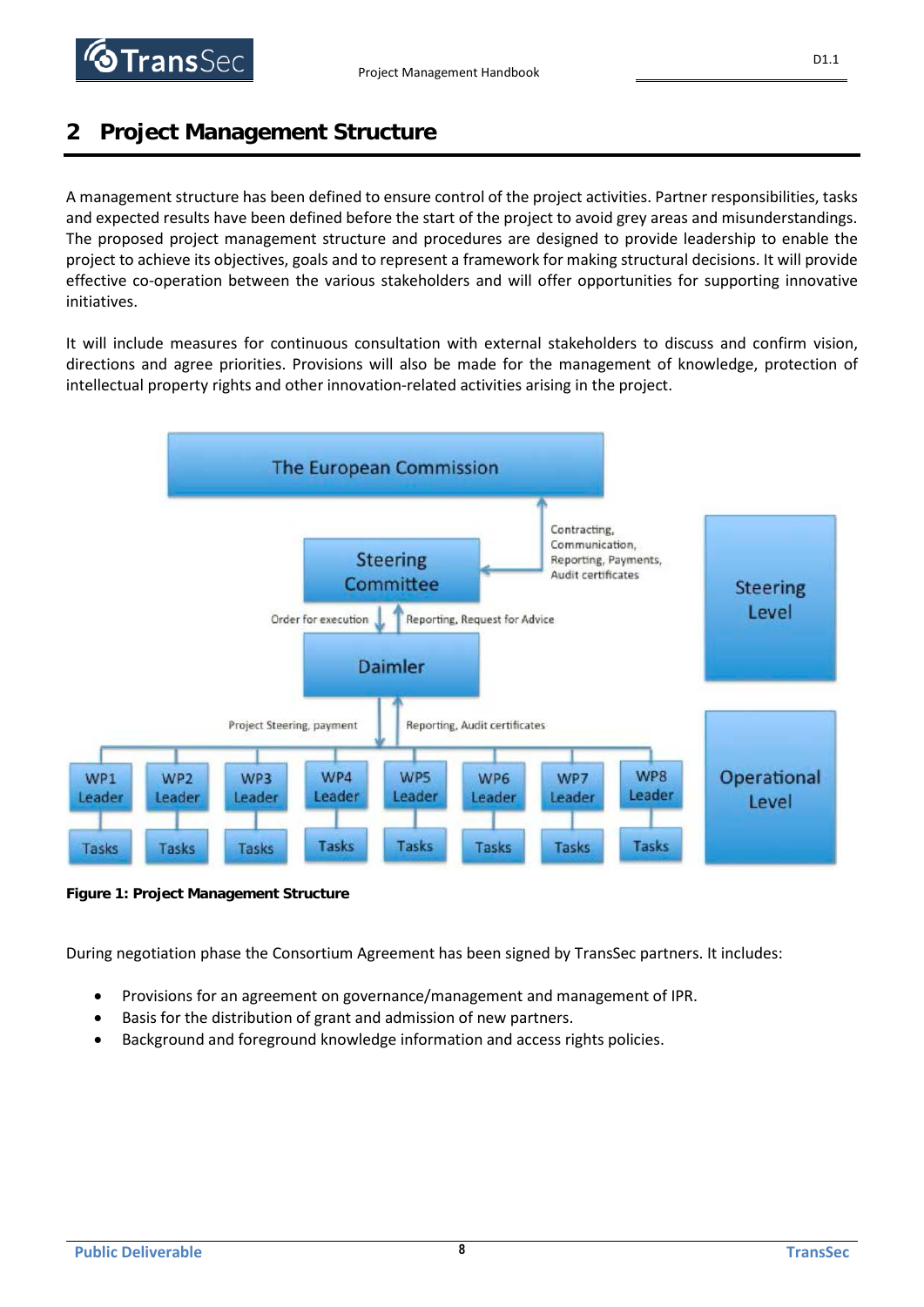D1.1

# **3 Project Coordination**

The TransSec project coordinator (DAI) will have the responsibility for the overall coordination of the project. DAI will be in charge of all the administrative, contractual and financial management of the project constituting the direct interface between the project and the EU Commission. Activities which will be carried out by DAI for the entire duration of the project include the following:

- Interface between the consortium and the European Commission.
- Coordinate all technical activities and detect deviations.
- Convene the Grant Agreement and Chair the Steering Committee (SC).
- Identify and implement suitable management tools to support the projects processes, communication, task assignment, etc.).
- Organisation of the meetings of the various management bodies, preparation and diffusion of the minutes.
- Prepare and follow-up all project meetings (notification, agenda, chairing and reporting).
- Monitor project progress, task implementation, workload consumption and track costs related to the budget.
- Technical follow-up, monitoring of project progress and risk assessment (follow up of project indicators such as GANTT chart, milestones and deliverables tables, risk register, as well as quality control through the Steering Committee).
- Implement suitable Quality check and approval process for all the documents and deliverables generated in the TransSec project.
- Keep partners informed about project progress. Manage reporting to the commission and serve as the administrative liaison to the commission and as project secretary and archive.

## For the **Project Management Team (WP 1 Team)** five roles have been defined:

**The Project Manager (PM),** who is the ultimate reference, and has the overall responsibility for the organisation, planning and control monitoring of the quality of the technical achievements of the TransSec project. This is the person who acts as the direct interface with the European Commission and with any interested third-party stakeholders. The Project Manager of TransSec is Roland Trauter (Daimler).

The **Administrative Manager (AM)** will assist, support and advise on issues related to legal, financial and contractual aspects of the project. The AM in TransSec is Kornelija Beljo (Daimler).

**The Technical Manager (TM)** and leader of Task 1.2 will assist the Project Manager in organisation, planning, and control of the project, as well as monitoring technical achievements. The TM is in charge of coordinating all interactions between WPs and is responsible for the supervision of the overall progress of the project as day to day contact for the technical aspects of the project. The Technical Manager is Axel Koppert (TCA).

The **Innovation Manager (IM)** and leader of Task 1.3 will coordinate the work of all TransSec partners to ensure that the project results can be optimally exploited and commercialised. The IM in TransSec is Esther Novo (Vicom). The IM will report to the Steering Committee and she will also provide guidance to the Consortium with regard to best practices on innovation management, such as planning for innovation success, identifying and fostering innovation enablers/driving factors, developing the innovation management process for the project, evaluating and improving the performance of the innovation management system, and understanding and using innovation management techniques.

The **Quality and Data Manager (QM)** and leader of Task 1.4 will coordinate quality assurance and data management of the development work packages (WP  $2 - 8$ ). A focus will be on the software development process including methods, standards, tools, documentation, test, analysis and reviews. The Quality and Data Manager is Li Zhang (USTUTT).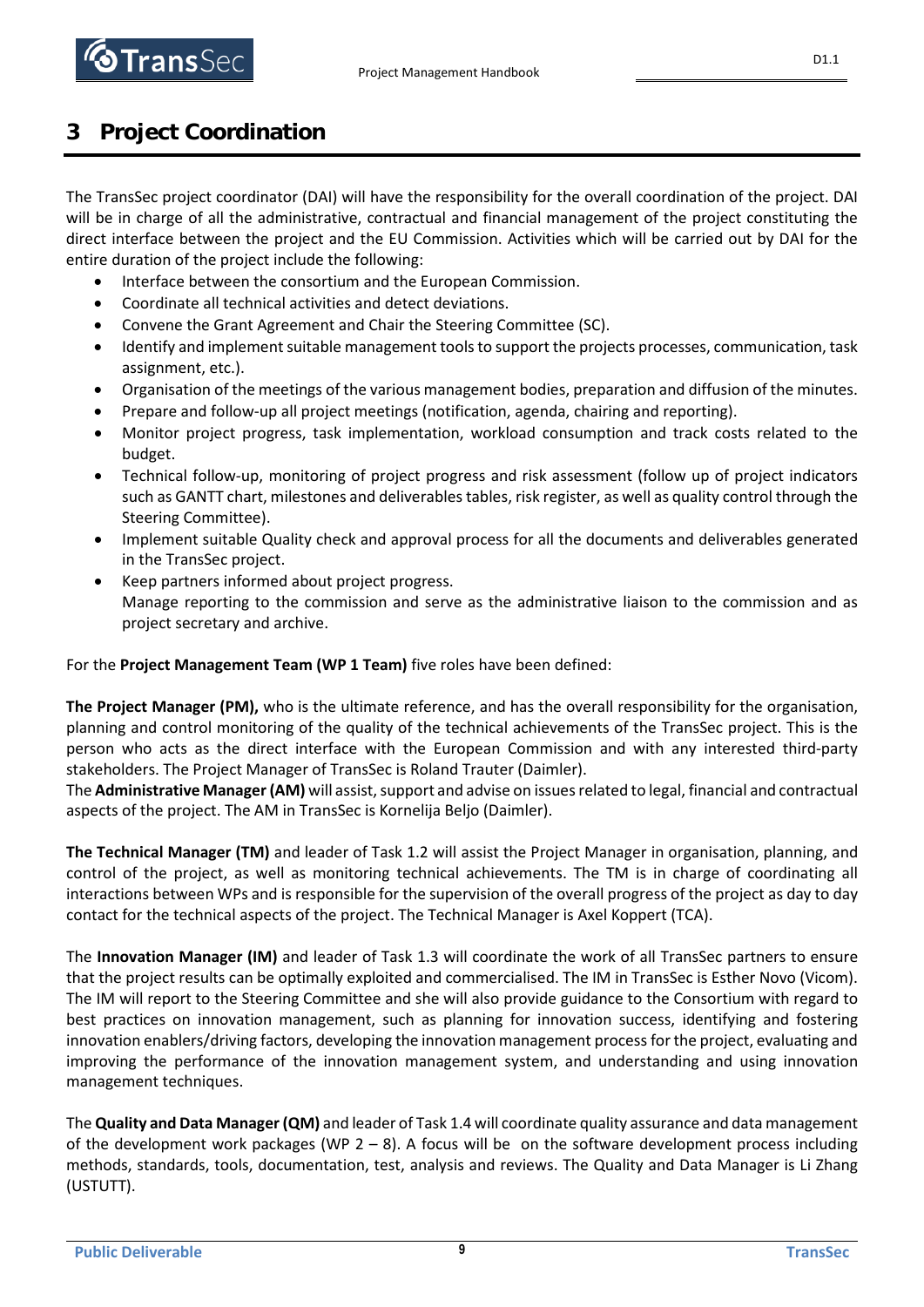

# **4 Steering Committee**

The TransSec Steering Committee (SC) will be comprised of a representative of each partner taking part in the project and chaired by the Project Coordinator. The aim of this committee will be to advise and support the Project Coordinator's decisions on operational and management issues. Where appropriate, the SC will try to resolve conflicts as they arise, otherwise it will refer the matter to the Coordinator with the necessary recommendations. The board will be responsible for all decisions of general nature within the frame of the EC contract and the Consortium Agreement, including:

- Any expenditure (except those already agreed upon in the budget).
- Any major change in the nature of the project.
- The preparation of the budget and any proposed amendments.
- Any transaction between the consortium and a third party.
- Ownership and access rights of the results.
- Decisions regarding publications and press releases.

The decisions within the SC will be taken preferably by consensus. In the case of disagreements, the decision will be put to a unanimous vote of all representatives, where the outcome will be decided by the qualified majority.

The members of the Steering Committee are:

| Partner       | Representative        |
|---------------|-----------------------|
| Daimler       | <b>Roland Trauter</b> |
| <b>TCA</b>    | Jürgen Seybold        |
| <b>VICOM</b>  | Oihana Otaegui        |
| <b>WIT</b>    | Ruisong Han           |
| <b>USTUTT</b> | Volker Schwieger      |

## **Table 1: Steering Committee Members**

The Consortium Agreement has been negotiated and agreed among the participants in the project in order to define their obligations and rights under the project. It will cover all management issues and the intellectual property aspects of the project, and also protection of prior knowledge and access rights. The Steering Committee will be in charge of the resolution of the conflicts that may arise during the execution of the project.

Those decisions may be classified as follows: on-going management of project, review or amendment of the workplan defined in this document, together with the allocation of the funding provided by the Commission under the EC contract between the parties and review or amendment of the terms of the EC contract; the cost and time schedules under the EC contract, the termination date of the EC contract. Certain decisions will require approval by the Commission.

If partners do not fulfil their obligations within the project, they will be cautioned by the consortium.

All means will be taken to resolve any conflicts that might occur during the project by unanimous decision of the Steering Committee. However, if a unanimous decision cannot be reached within an appropriate time frame, a decision process with a qualified majority vote will be applied by the Steering Committee. Details of the necessary majority and the competencies to make decisions are specified in the Consortium Agreement.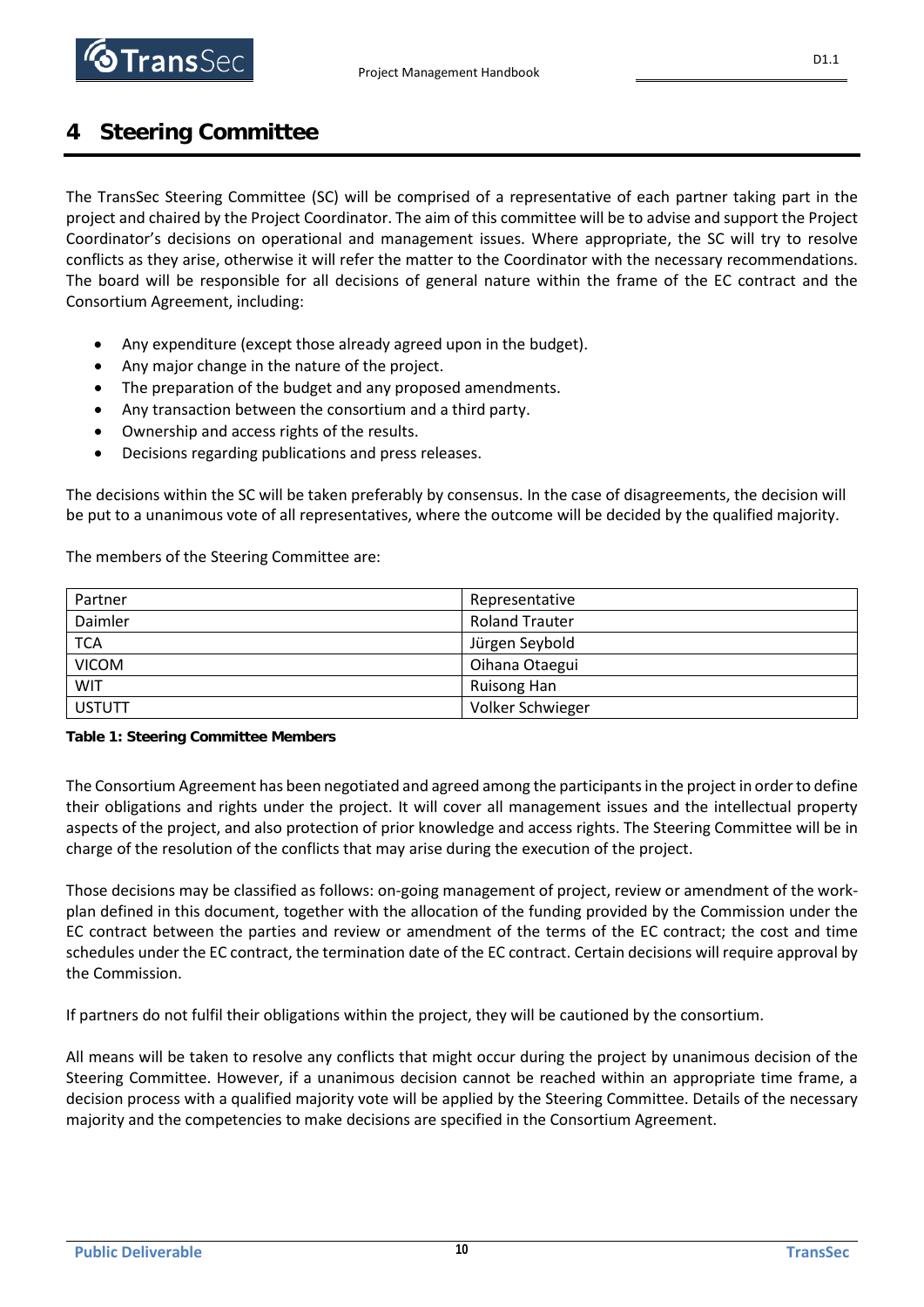# **5 Work Packages and Work Package Leaders**

The project work is structured to be implemented within the 9 defined Work Packages (WP). The necessary coordination between partially in parallel running work packages is completed as part of project management tasks and therefore assigned to WP1 Project Management.

The work packages are split into a number of mostly sequential tasks which provide one or several deliverables with defined deadlines. The overall number of deliverables is above 50 and define a dense sequence of results to be delivered. Among the deliverables are some outstanding which are used to define 8 milestones which measure and document the progress of project work and the achievement of the project objectives.

The Work Package descriptions are completed by the effort in person-months (PMs) that partners plan to spend for each Work Package. Therefore, the work within the Work Packages is limited by the assigned effort per partner and the available time until the deliverables deadline.

We refer to GA, Annex 1, Part A, page 40, WT6 Summary of effort in person-month.

The **Work Package Leader (WPL)** is responsible for the coordination of the technical work within a WP. In conjunction with the Project Coordinator and the relevant partners for each work package, the work package leader is responsible for the follow up of the work in compliance with the objectives and general scope of work as agreed by the partners. He or she will chair corresponding meetings and is responsible for assigning the defined resources required for the work package tasks and drawing up suitably detailed programmes for executing the work and for producing the deliverables. These will be agreed with the participating partners and the Project Coordinator.

The main responsibility of the Work Package Leader has been fixed in the Consortium Agreement, Article 4.3:

The WORK PACKAGE LEADERS are responsible for the quality and punctual delivery of defined results (DELIVERABLES with deadlines).

| <b>WP Number</b> | <b>WP Name</b>                          | <b>WP Leader</b>      |
|------------------|-----------------------------------------|-----------------------|
|                  | <b>Project Management</b>               | <b>Roland Trauter</b> |
|                  | <b>Precise Vehicle Positioning</b>      | Axel Koppert          |
|                  | Road and Environment Map                | Li Zhang              |
| 4                | <b>Environment Object Detection</b>     | Javier Yebes          |
|                  | <b>Vehicle Movement Monitoring</b>      | Javier Yebes          |
| 6                | V-2-X Communication                     | Ruisong Han           |
|                  | <b>Autonomous Emergency Manoeuvring</b> | <b>Roland Trauter</b> |
| 8                | Integration and Pilot Testing           | <b>Roland Trauter</b> |
| 9                | Dissemination and Exploitation          | <b>Frances Cleary</b> |

The Work-Package Leaders are:

**Table 2: Work Package Leaders**

The Work Package Team consists of the Work Package Leader and the Team Members assigned by each partner to conduct work within each Work Package. The actual Work Package Team is documented in a separate table not included here. It will be updated regularly during the projects lifetime to ensure the correct work package team contact details are included.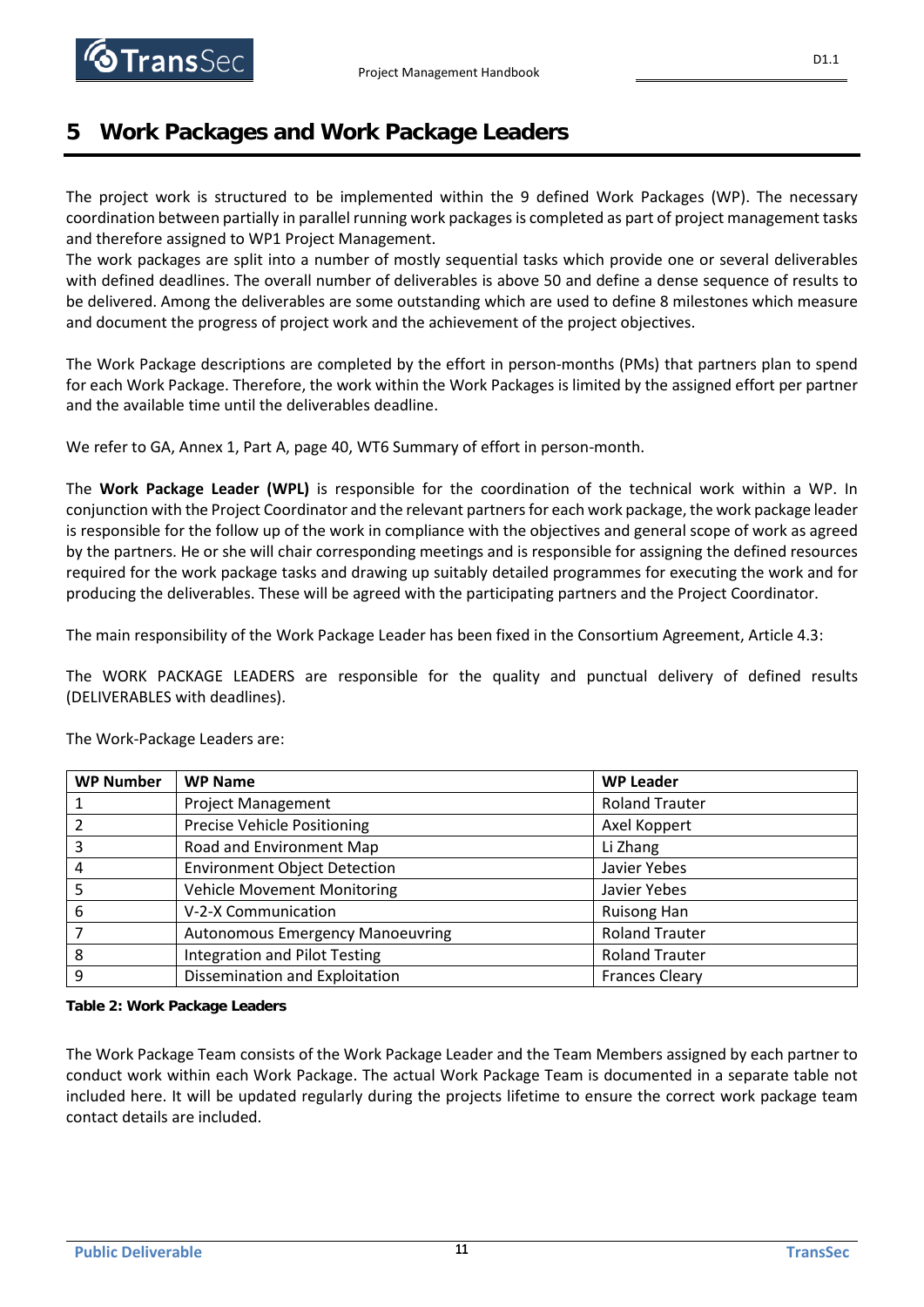

# **6 Innovation Management**

Innovation management is a process, which requires an understanding of both market and technical problems, with a goal of successfully implementing appropriate creative ideas. TransSec sees corresponding business models and process innovations as an integral part of creating, adapting, and maintaining a product or service to market maturity. These new business models and process innovations are very often triggered through technological innovations, which act as enablers, but also generate requirements for the development of technology.

Without a business model, it is impossible to launch a product or service on the market successfully. WP8, led by WIT-TSSG, includes the activity on new exploring business models. It is this work package where the main TransSec industrial partners bring their experience to bare. The Innovation Manager will coordinate the work of all TransSec partners to ensure that the project results can be optimally exploited and commercialised. The Innovation Manager will report to the Steering Committee and will also provide guidance to the Consortium with regard to best practices on innovation management, such as:

- Planning for innovation success, understanding and using innovation management techniques and processes during the lifetime of the project.
- Identifying and fostering innovation enablers/driving factors.
- Evaluating and improving the performance of the innovation management system.
- Identify the "go to market" needs of high potential innovations.
- Systematically capture structured data on project innovations, related to innovation readiness, innovation management, and market potential (both the concept of TRL – Technology Readiness Level, and MARL – Market Adoption Readiness Level, will be used during the project).
- Identification and exploitation of positive spill-overs.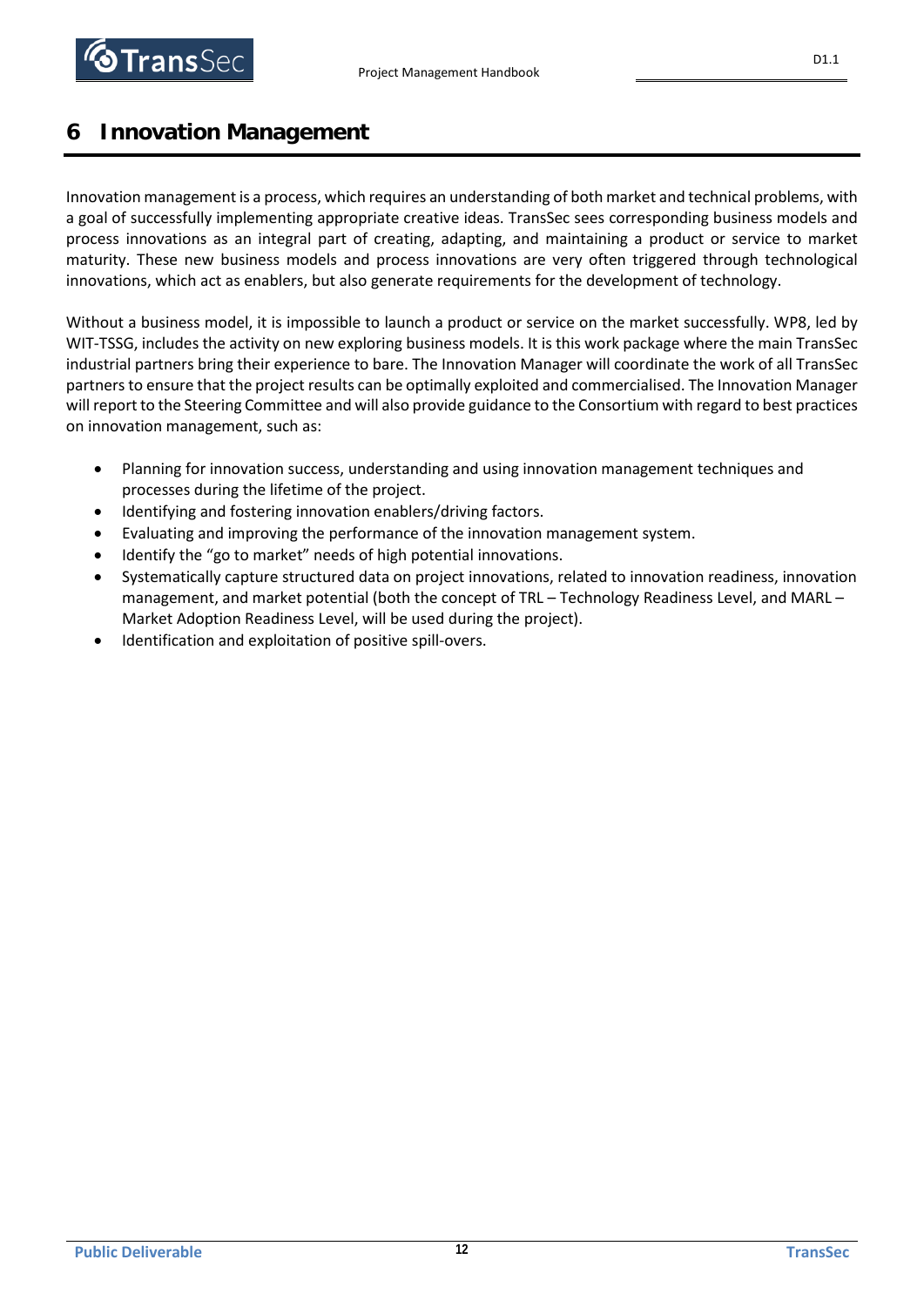**TransSec** 

# **7 Quality Assurance and Data Management**

A Quality Assurance methodology will be adopted for all the project activities in order to ensure several important aspects. There will be a standard format used for each type of document. This will be done by creating templates for every type of document; the deliverables will be consolidated at a given date or milestone. Work package leaders will be specifically dedicated to monitoring and reminding due dates to the deliverable responsible or editor; there will be a "quality plan" with the requirements and templates the deliverable must follow and there will be an internal quality revision plan for deliverables. This will be done by assigning one or two members of the consortium, not directly involved with the deliverable, who will revise the document according to the quality plan.

## **Deliverable Preparation Rules**

The deliverable preparation planning starts as soon as the related tasks start. The main steps for the deliverable preparation are as follows:

- Partner responsible of the deliverable generates the first table of content and sends it to the corresponding reviewers and contributors.
- The deliverable responsible partner sends the draft version to the reviewers, 14 days before the deadline set in the DoA.
- Reviewers and involved contributors verify the quality of the deliverable, make any possible suggestion for its improvement following the Quality Review Form (see Annex III), and send it to the deliverable responsible partner, one week before the deadline.
- Deliverable responsible partners integrate the improvements in the document and send it to the Coordinator before the deadline.
- The Coordinator uploads the deliverable to the European Commission's Portal within the deadline set in the DoA.

## **Milestones**

Milestones are the performance indicators to measure the progress of project work and the achievement of the project objectives. The outcome of the Work Packages are the defined deliverables. From each of the WP 2 – 8 outstanding deliverables have been selected as milestones of the project. We thereby have defined eight milestones distributed over the project duration. The responsibility for the milestones is distributed among the partners whereas each partners is at least responsible for one milestone. We refer to the table of the milestones included in GA Annex 1, Part A, page 38.

## **Project Progress Reporting**

In order to document project results in the most efficient way, the following steps will be followed. Each partner will be required to formally report to the WP Leader on progress and achievement of specific deliverables in compliance with the work programme every six months (Partner Technical Progress Reports). These shall include, but not be limited to, the following:

- WP objectives for the period.
- Work progress towards objectives over the time period covered (including meetings and teleconferences).
- Milestones/deliverables achieved in the period.
- Explanation of the gaps and their impact on other tasks.
- Reasons for failing to achieve critical objectives and/or not being on schedule, and impact on other tasks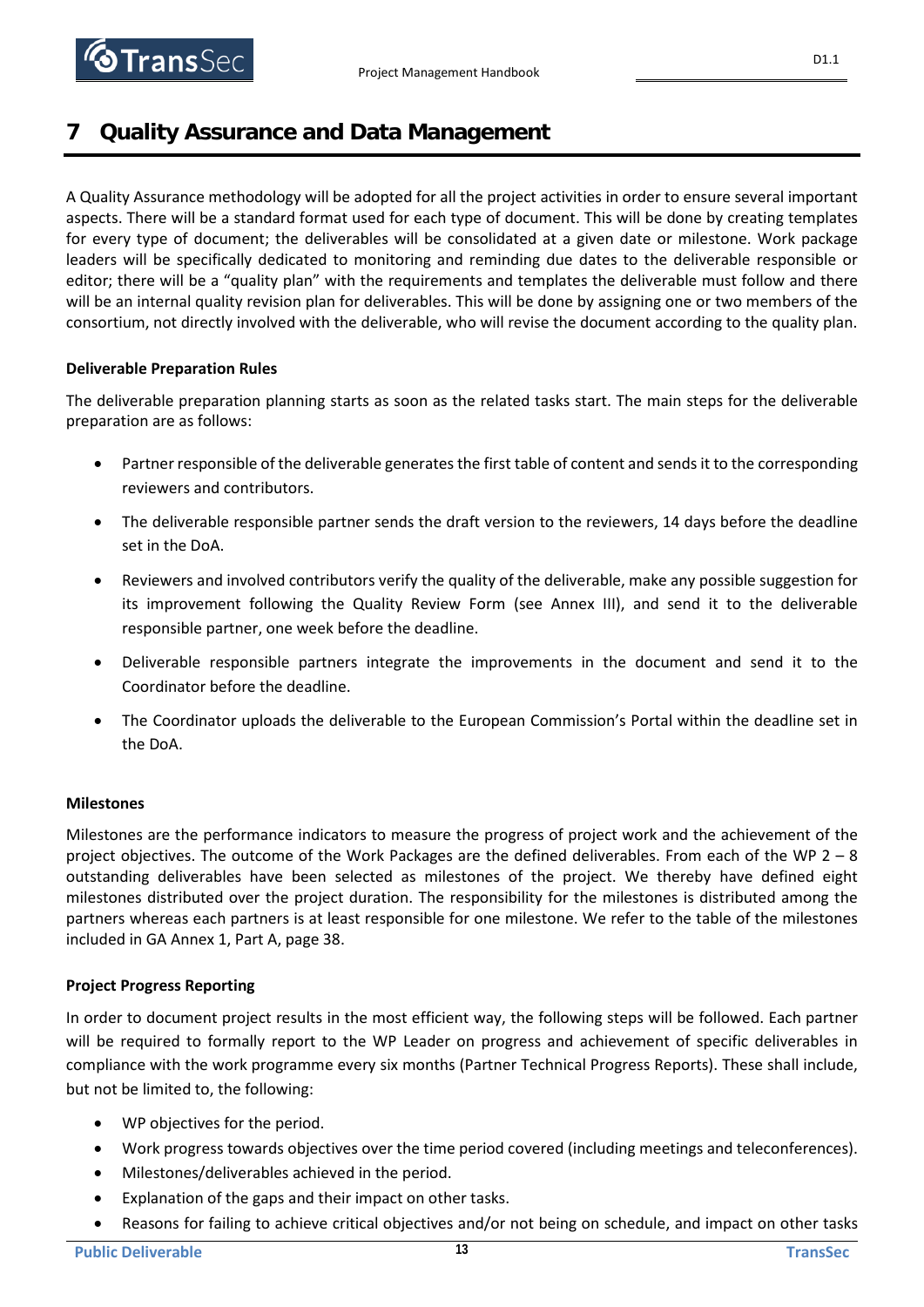

as well as on available resources and planning.

• Corrective actions planned or taken.

The Work Package Leaders will be responsible for compiling such reports in the WP Progress Report also every six months. The Project Coordinator will receive this document from each WP Leader and will assemble and submit the Project Progress Reporting as Periodic Report M6, M12, M18, M24, M30 and Project Final Report.

We refer to GA, Annex 1, Part, page  $6 - 11$ , where the reports are included in the list of deliverables.

Regarding cost reporting and other financial aspects, every partner will provide the project coordinator with the economic reports with the signed Form C, within 10 days of the end of the reporting period. The Coordinator will require all the necessary financial information from the partners.

## **Project Reviews**

The final element of progress monitoring and reporting are the project reviews. The Kick-Off Meeting has already been conducted by the GSA Project Officer in Prague on 20th 2018 together with assigned Project Reviewers. The following reviews will be combined with demos, also defined as deliverables. The demos will in addition to reports show the project results in action. Thereby proving the practicability and benefits of project results.

GA, Annex 1, Part 1, page 41, includes the list of tentative project reviews:

| <b>Review</b><br>number <sup>19</sup> | timing | <b>Tentative Planned venue</b><br>of review | Comments, if any                  |
|---------------------------------------|--------|---------------------------------------------|-----------------------------------|
| RVI                                   |        | Praque                                      | Kick-Off Meeting                  |
| RV <sub>2</sub>                       | 12     | San Sebastian                               | <b>Steering Committee Meeting</b> |
| RV3                                   | 18     | Waterford                                   | Mid-Term Review                   |
| RV4                                   | 24     | Graz                                        | <b>Steering Committee Meeting</b> |
| RV5                                   | 36     | Stuttgart                                   | <b>Final Review</b>               |

**Table 3: List of Project Reviews**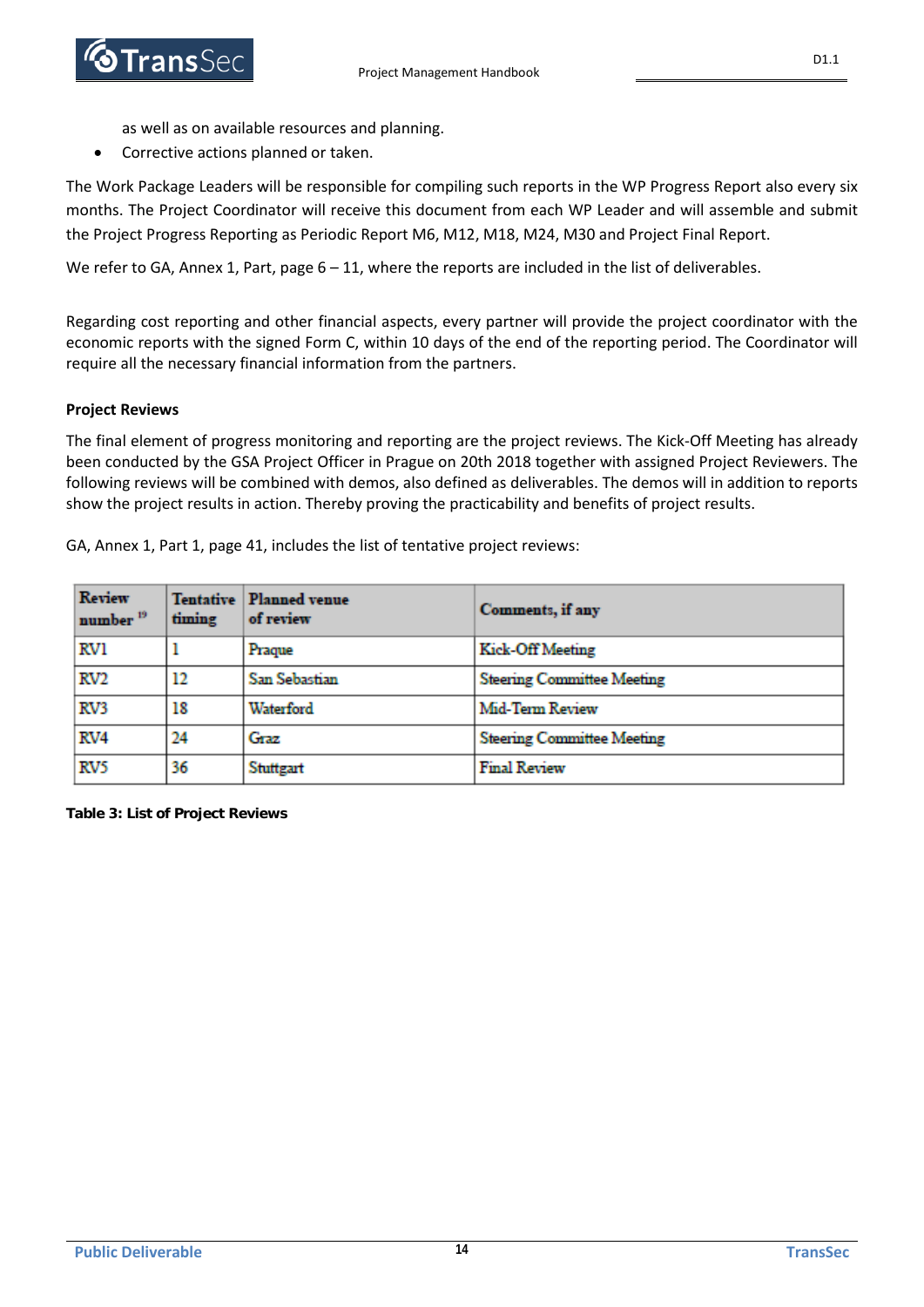

# **8 Project Internal Procedures**

## **Project Communication and Meetings**

In order to ensure a rapid and efficient launch of the project tasks, dedicated management tools and procedures, fitting all specific management requirements, will be proposed from the start. These tools will be placed under the responsibility of the Steering Committee and Work Package Leaders.

Short-term communication on actual issues by e-mail or telephone.

For regular communication the following meeting types and intervals will be used:

- Project Management / WP Coordination Bi-Weekly / on demand teleconference one hour
- Work Package Meeting Intervals and duration to be defined WP-internally with WP Team
- Project Meeting Quarterly half day at partner location + 1,5 day technical meetings
- Steering Committee Meeting Yearly half day at partner location + 1,5 day technical meeting

The Consortium has agreed on the face-to-face Meeting Calendar, and will update the following table during the project. All these meetings and conference calls will be used to track technical, financial and managerial progress against plan, identify and assess issues and risks, refresh forthcoming deadlines and milestones. The agreed team meetings setting along with fluent email, telephone and WebEx communications has proven satisfactory and it is intended to be maintained until the end of the project. Ad-hoc meetings will also be scheduled as needed to tackle specific topics.

| <b>Dates</b> | Meeting type | <b>Organiser</b> | Location |
|--------------|--------------|------------------|----------|
|              |              |                  |          |



## **Conflict Resolution**

The Consortium Agreement was negotiated and agreed among the participants in the TransSec project in order to define their obligations and rights under the project. It covers all management issues and the intellectual property aspects of the project, and also protection of prior knowledge and access rights.

The Steering Committee is in charge of the resolution of the conflicts that may arise during the execution of the project. Those decisions may be classified as follows: on-going management of project, review or amendment of the work-plan defined in this document, together with the allocation of the funding provided by the Commission under the EC contract between the parties and review or amendment of the terms of the EC contract; the cost and time schedules under the EC contract, the termination date of the EC contract.

Certain decisions will require approval by the EC. If partners do not fulfil their obligations within the project, they will be cautioned by the consortium. All means will be taken to resolve any conflicts that might occur during the project by unanimous decision of the Consortium. However, if a unanimous decision cannot be reached within an appropriate time frame, a decision process with a qualified majority vote will be applied via WPL. Details of the necessary majority and the competencies to make decisions are specified in the CA.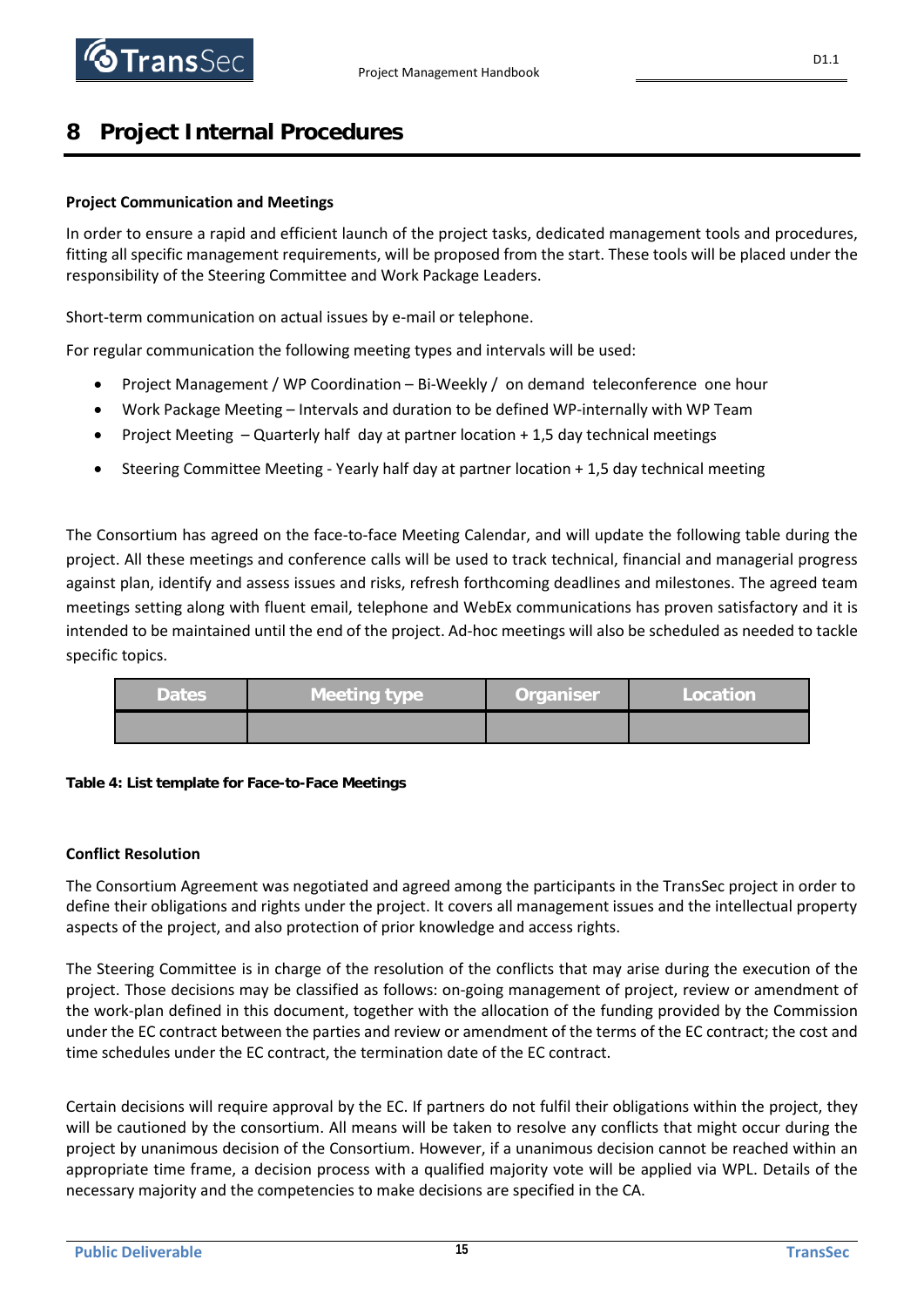

Regarding amendments to the DoA, significant project changes and deviations must be dealt with in writing. The participant or Work Package Leader proposing the change should forward a written explanation to the Project Coordinator, indicating the reasons behind the proposed amendment and the consequences in terms of budget, work programme, etc. As a general rule, all participants should act as fast as possible when a need for a project change is observed. The amendment request will be forwarded on behalf of the Consortium by the Project Coordinator to the EU Commission. Minor changes such as insignificant deviations from time schedule will be dealt with in the periodic reporting.

## **Project Repository**

To support the joint work and integration activities of the partners a project repository will be provided by TCA. It will be installed as an SFTP server continuously accessible via internet connection by all partners and their project team members.

It is used to store all common data and to exchange larger data assets. Common data are especially the deliverables, any other kinds of reports, informational documents, software tools and the software modules to be developed including their source code, documentation and executables.

The SFTP server has been installed with an initial directory structure and is now successfully being utilized.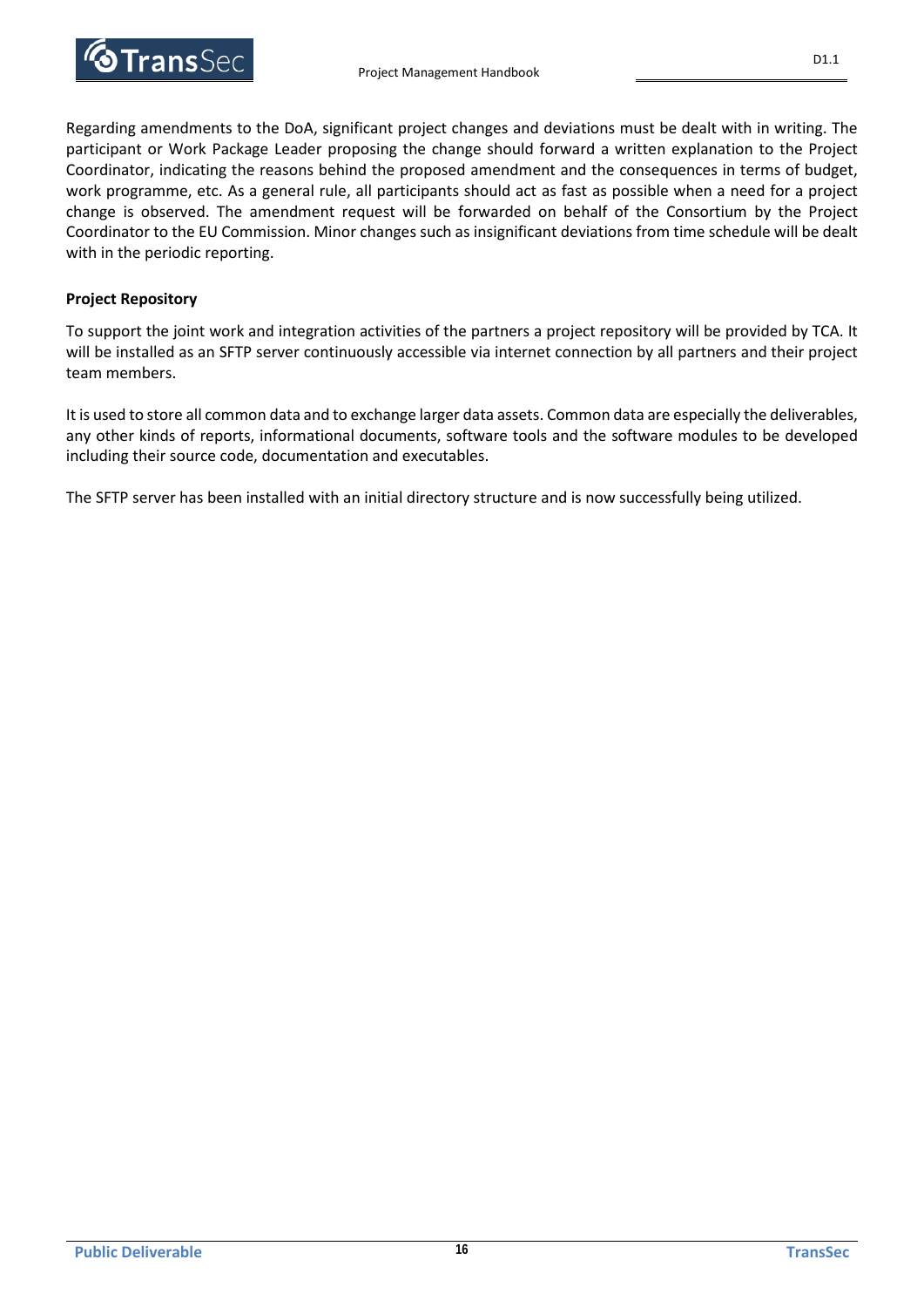

# **9 Risk Management**

Risk is defined as any event potentially precluding the achievement of the objectives of a certain activity or task. Risk management is a balance of judgement so that the risks are minimised without over-emphasising the potential problems. Controlling the risks will help to manage the project to properly achieve the objectives on time and in budget.

WP leaders will identify the risks relevant to their activities or tasks and shall be requested to properly and promptly document them to the Steering Committee (SC). Risk management requires identification, control and recording of risks, highlighting the consequences and taking the adequate management actions.

To ensure a successful development process, a risk management process has been adopted. The process will involve a risk register which will be regularly reviewed by the SC and which will be forwarded to the European Commission as part of the regular reporting process (via the SyGMa online portal).

As a first step towards following the appropriate risk policy, the table in Part A of the DoA summarises the critical risks identified during the proposal and grant agreement preparation, related to project implementation, which will be updated during the project. Possible risk mitigation measures are also included. Moreover, the state of the play regarding reference reporting period, mitigation measures applied, risk materialised and actions will be continuously updated for the foreseen risks, and also unforeseen risks will be reported in necessary.

We refer to GA, Annex 1, Part 1, page 39, *WT5 Critical Implementation risks and mitigation actions.*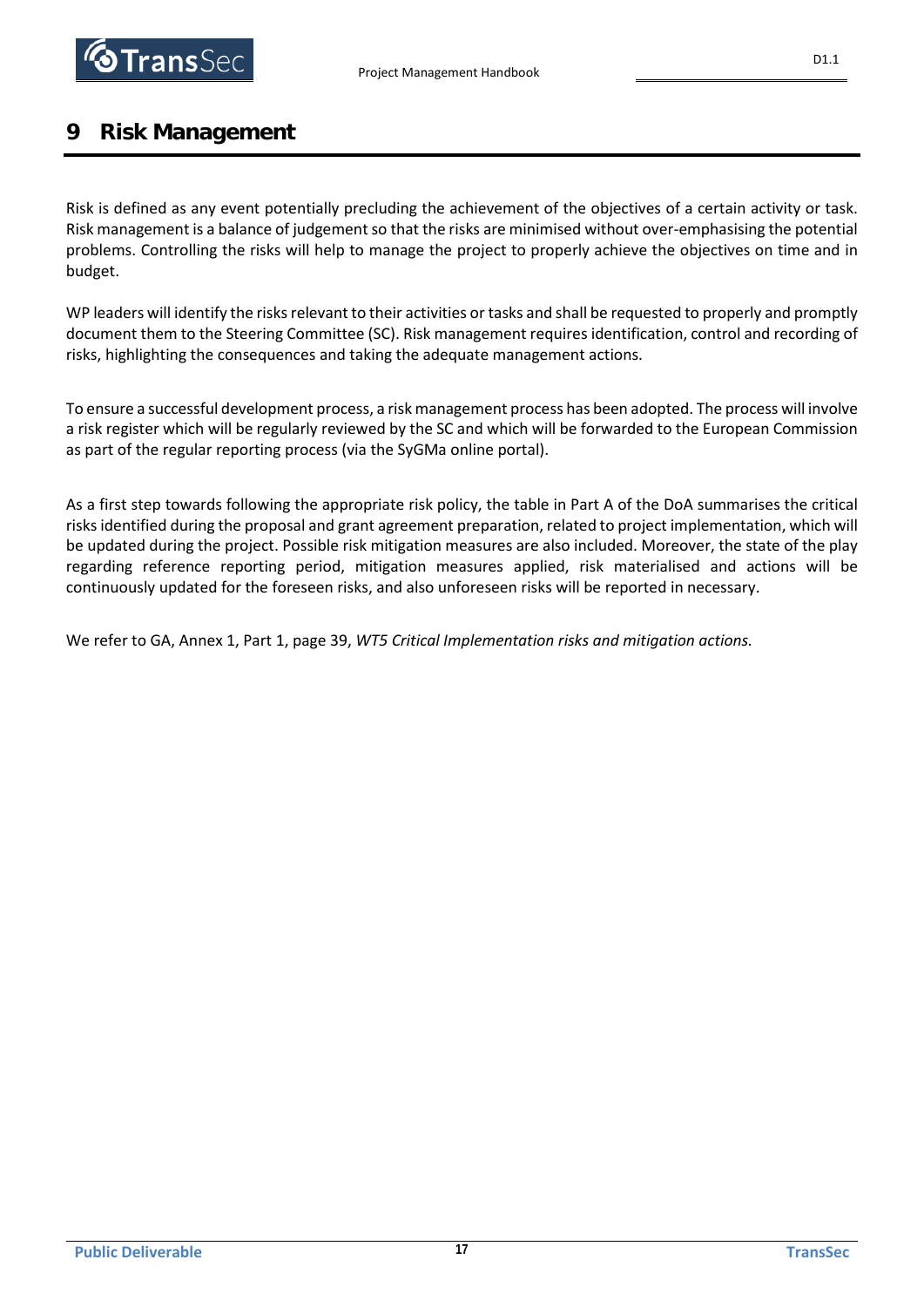

# **10 Conclusions**

This document presents the internal guidelines that will be followed for the appropriate management of the TransSec project.

Project Management Plan is the handbook on project management for TransSec, including the project structure, the management structure and procedures, an introduction to the quality assurance plan, as well as the list of critical risk and mitigation strategies.

The overall management plan of the project described in this deliverable is aligned with the information already provided in the Description of Action for TransSec Project.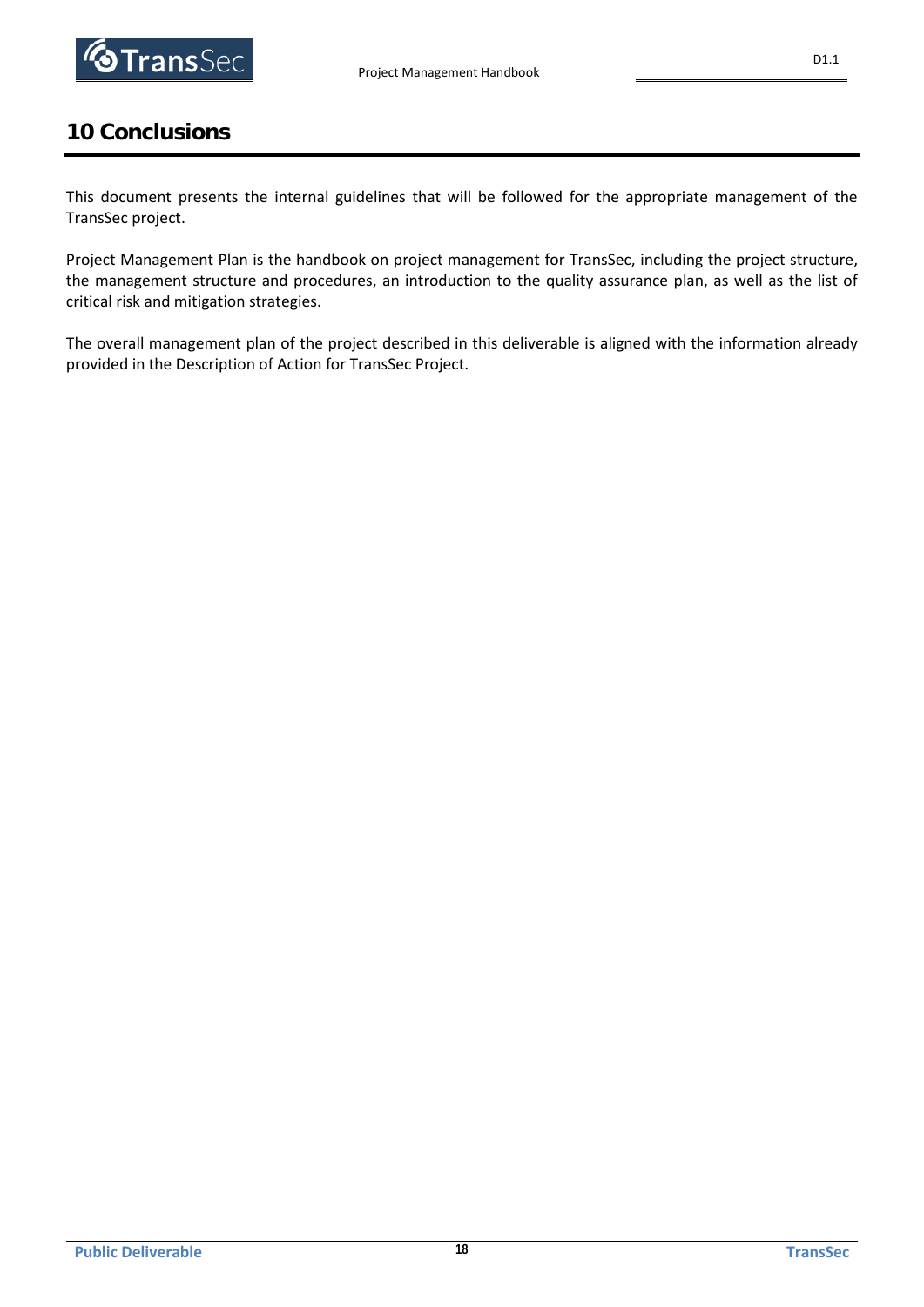

# **11 ABBREVIATIONS AND ACRONYMS**

| <b>Abbreviation</b> | <b>Description</b>                               |
|---------------------|--------------------------------------------------|
| AM                  | <b>Administration Manager</b>                    |
| CA                  | Consortium Agreement                             |
| <b>DoA</b>          | Description of Annex                             |
| EC                  | <b>European Commission</b>                       |
| GA                  | <b>Grant Agreement</b>                           |
| GSA                 | <b>Global Navigation Satellite System Agency</b> |
| IM                  | <b>Innovation Manager</b>                        |
| <b>MARL</b>         | <b>Market Adoption Readiness Level</b>           |
| PM                  | Project Manager                                  |
| PMs                 | <b>Person Months</b>                             |
| <b>QM</b>           | <b>Quality &amp; Data Manager</b>                |
| SC                  | <b>Steering Committee</b>                        |
| <b>TM</b>           | <b>Technical Manager</b>                         |
| <b>TRL</b>          | <b>Technology Readiness Level</b>                |
| <b>WP</b>           | Work Package                                     |
| <b>WPL</b>          | Work Package Lead                                |
| WT                  | <b>Working Table</b>                             |